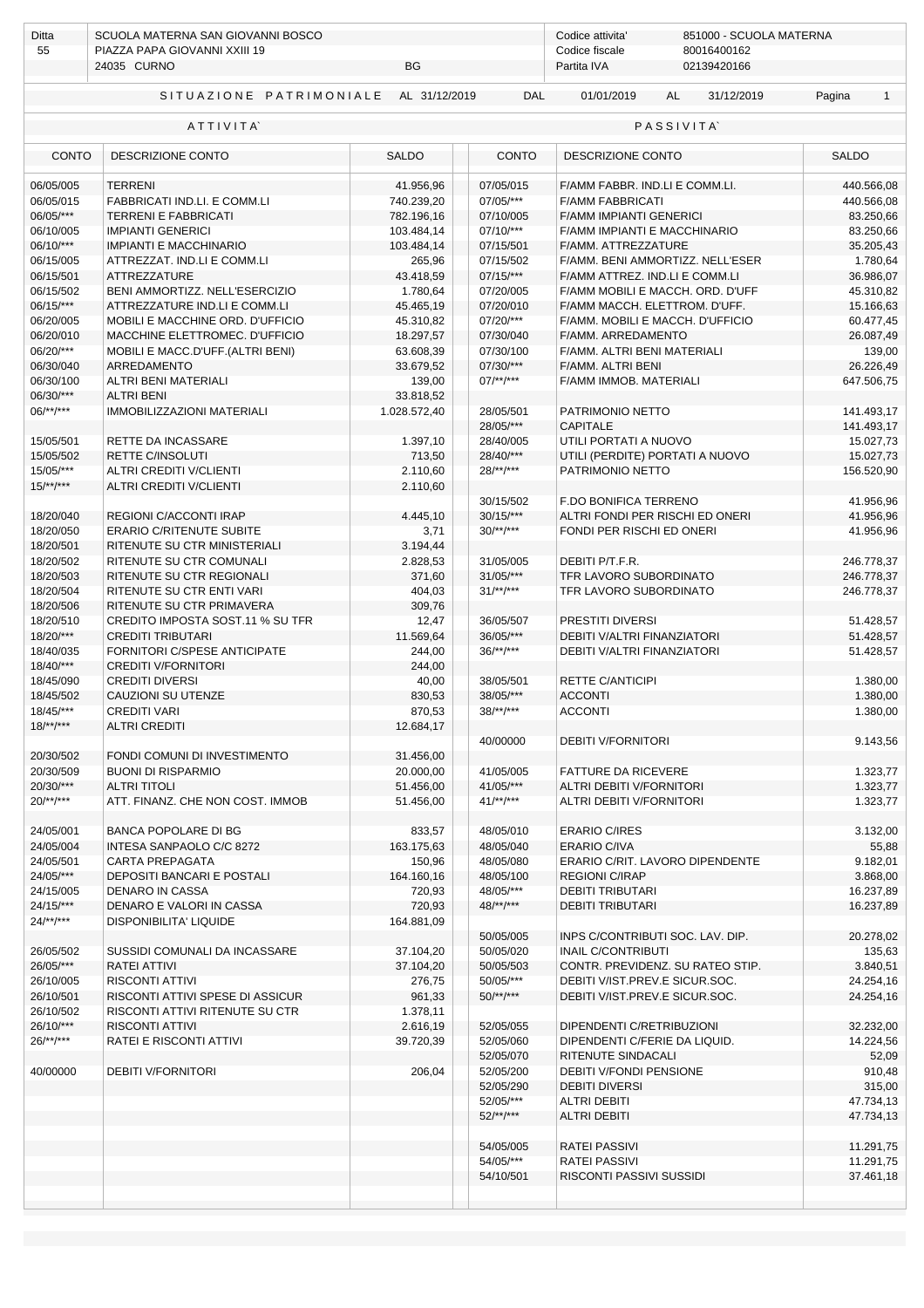| Ditta        | SCUOLA MATERNA SAN GIOVANNI BOSCO     |              |              | Codice attivita'         |                  | 851000 - SCUOLA MATERNA |              |  |
|--------------|---------------------------------------|--------------|--------------|--------------------------|------------------|-------------------------|--------------|--|
| 55           | PIAZZA PAPA GIOVANNI XXIII 19         |              |              | Codice fiscale           |                  | 80016400162             |              |  |
|              | 24035 CURNO                           | <b>BG</b>    |              | Partita IVA              |                  | 02139420166             |              |  |
|              |                                       |              |              |                          |                  |                         |              |  |
|              | SITUAZIONE PATRIMONIALE AL 31/12/2019 |              | <b>DAL</b>   | 01/01/2019               | AL               | 31/12/2019              | 2<br>Pagina  |  |
|              | ATTIVITA                              |              |              |                          | <b>PASSIVITA</b> |                         |              |  |
|              |                                       |              |              |                          |                  |                         |              |  |
| <b>CONTO</b> | DESCRIZIONE CONTO                     | <b>SALDO</b> | <b>CONTO</b> | DESCRIZIONE CONTO        |                  |                         | <b>SALDO</b> |  |
|              |                                       |              | 54/10/***    | <b>RISCONTI PASSIVI</b>  |                  |                         | 37.461,18    |  |
|              |                                       |              |              |                          |                  |                         |              |  |
|              |                                       |              | $54$ /**/*** | RATEI E RISCONTI PASSIVI |                  |                         | 48.752,93    |  |
|              |                                       |              |              |                          |                  |                         |              |  |
|              |                                       |              |              |                          |                  |                         |              |  |
| ***          | <b>TOTALE ATTIVITA'</b>               | 1.299.630,69 | $***$        | <b>TOTALE PASSIVITA</b>  |                  |                         | 1.293.017,99 |  |
|              |                                       |              | $***$        | UTILE DI ESERCIZIO       |                  |                         | 6.612,70     |  |
| *****        | TOTALE A PAREGGIO                     | 1.299.630,69 | *****        | TOTALE A PAREGGIO        |                  |                         | 1.299.630,69 |  |
|              |                                       |              |              |                          |                  |                         |              |  |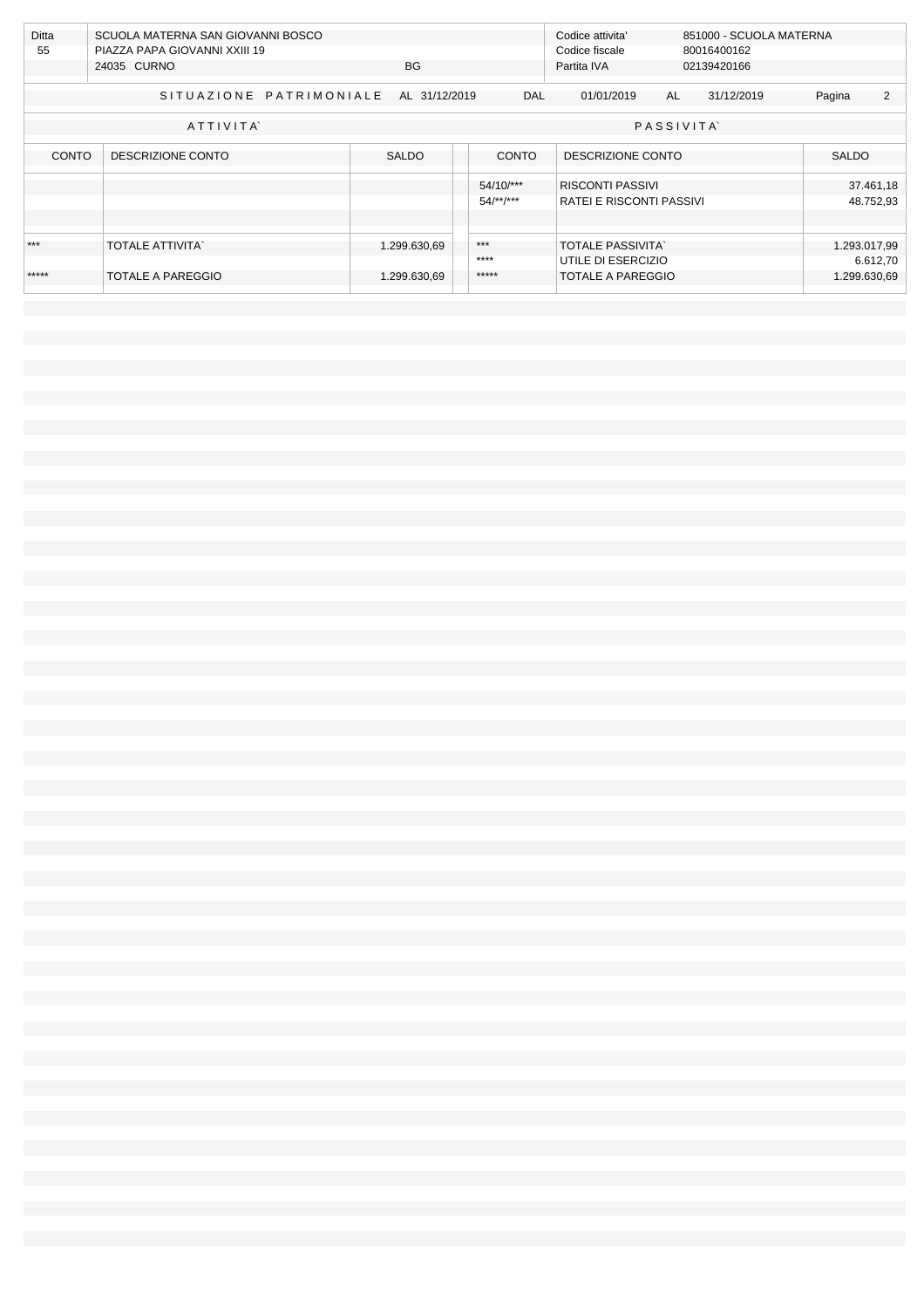| Ditta<br>55            | SCUOLA MATERNA SAN GIOVANNI BOSCO<br>PIAZZA PAPA GIOVANNI XXIII 19<br>24035 CURNO<br>BG |                          |                           | Codice attivita'<br>851000 - SCUOLA MATERNA<br>Codice fiscale<br>80016400162<br>Partita IVA<br>02139420166 |                         |  |  |  |
|------------------------|-----------------------------------------------------------------------------------------|--------------------------|---------------------------|------------------------------------------------------------------------------------------------------------|-------------------------|--|--|--|
|                        |                                                                                         |                          |                           |                                                                                                            |                         |  |  |  |
|                        | SITUAZIONE ECONOMICA                                                                    | AL 31/12/2019            | <b>DAL</b>                | 01/01/2019<br>AL<br>31/12/2019                                                                             | Pagina<br>3             |  |  |  |
|                        | COSTI, SPESE E PERDITE                                                                  |                          |                           | RICAVI E PROFITTI                                                                                          |                         |  |  |  |
| <b>CONTO</b>           | DESCRIZIONE CONTO                                                                       | <b>SALDO</b>             | <b>CONTO</b>              | DESCRIZIONE CONTO                                                                                          | <b>SALDO</b>            |  |  |  |
| 66/25/005              | <b>MERCI C/ACOUISTI</b>                                                                 | 43.596,32                | 58/10/005                 | RICAVI PER PRESTAZ. DI SERVIZI                                                                             | 311.755,35              |  |  |  |
| 66/25/501<br>66/25/502 | ACQUISTI MAT. DIDATTICO E GIOCHI<br>ACOUISTI MATERIALE PER CUCINA                       | 6.850,69<br>481,30       | 58/10/501<br>58/10/502    | RICAVI PER PREST. SERV. NIDO<br>RICAVI PER PREST. SERV.PRIMAVERA                                           | 223.933,77<br>76.886,00 |  |  |  |
| 66/25/***              | <b>MERCI</b>                                                                            | 50.928,31                | 58/10/513                 | <b>INTEGRAZIONI RETTE</b>                                                                                  | 70.681,67               |  |  |  |
| 66/30/015              | <b>MATERIALE DI PULIZIA</b>                                                             | 2.388,31                 | 58/10/***                 | RICAVI DELLE PRESTAZ. - IMPRESE                                                                            | 683.256,79              |  |  |  |
| 66/30/025              | <b>CANCELLERIA</b>                                                                      | 3.058,82                 | $58$ /**/***              | <b>RICAVI</b>                                                                                              | 683.256,79              |  |  |  |
| 66/30/045              | INDUMENTI DI LAVORO                                                                     | 184,90                   |                           |                                                                                                            |                         |  |  |  |
| 66/30/491              | ALTRI ACQUISTI INDEDUCIBILI                                                             | 2.671,30                 | 64/05/100                 | ABBUONI/ARROT. ATTIVI IMP.                                                                                 | 29,62<br>90,91          |  |  |  |
| 66/30/501<br>66/30/503 | MATERIALE DI CONSUMO<br><b>ACQUISTI VARI</b>                                            | 12.794,77<br>565,50      | 64/05/150<br>64/05/155    | <b>OMAGGI DA FORNITORI</b><br>PROVENTI PER LIBERALITA'                                                     | 7.406,35                |  |  |  |
| 66/30/504              | ACQ. MATERIALE 626 D.LGS 81/08                                                          | 105,20                   | 64/05/***                 | ALTRI RICAVI E PROVENTI                                                                                    | 7.526,88                |  |  |  |
| 66/30/***              | <b>ALTRI ACQUISTI</b>                                                                   | 21.768,80                | 64/10/501                 | <b>SUSSIDI MINISTERIALI</b>                                                                                | 79.861,03               |  |  |  |
| 66/**/***              | COSTI P/MAT.PRI, SUSS., CON.E MER.                                                      | 72.697,11                | 64/10/502                 | <b>SUSSIDI COMUNALI</b>                                                                                    | 11.863,12               |  |  |  |
|                        |                                                                                         |                          | 64/10/503                 | <b>SUSSIDI COMUNALI NIDO</b>                                                                               | 25.361,51               |  |  |  |
| 68/05/025              | <b>ENERGIA ELETTRICA</b>                                                                | 9.310,35                 | 64/10/504                 | <b>SUSSIDI REGIONALI</b>                                                                                   | 9.290,03                |  |  |  |
| 68/05/040              | <b>GAS RISCALDAMENTO</b>                                                                | 13.066,77                | 64/10/505                 | <b>SUSSIDI ENTI VARI</b>                                                                                   | 515,00                  |  |  |  |
| 68/05/045<br>68/05/052 | <b>ACQUA</b><br>CANONE DI MANUTENZIONE PERIODICA                                        | 777,85<br>3.920,63       | 64/10/506<br>64/10/507    | SUSSIDI ENTI VARI NIDO<br>SUSSIDI SEZIONE PRIMAVERA                                                        | 9.585,85<br>7.743,97    |  |  |  |
| 68/05/055              | MANUT.E RIPARAZ.BENI PROPRI 5%                                                          | 8.391,38                 | 64/10/513                 | SUSSIDIO LEGGE 65/17 0 - 6                                                                                 | 2.346,85                |  |  |  |
| 68/05/125              | <b>ASSICURAZ. NON OBBLIGATORIE</b>                                                      | 1.670,41                 | $64/10$ /***              | CONTRIBUTO IN CONTO ESERCIZIO                                                                              | 146.567,36              |  |  |  |
| 68/05/132              | SERVIZI DI PULIZIA                                                                      | 628,30                   | 64/15/503                 | EROGAZIONE QUOTE 5 PER MILLE                                                                               | 1.290,88                |  |  |  |
| 68/05/160              | COMPENSI SINDACI-PROFESSIONISTI                                                         | 1.268,80                 | 64/15/***                 | CONTRIBUTI IN CONTO CAPITALE                                                                               | 1.290,88                |  |  |  |
| 68/05/320              | <b>SPESE TELEFONICHE</b>                                                                | 3.898,46                 | $64$ /**/***              | <b>ALTRI RICAVI E PROVENTI</b>                                                                             | 155.385,12              |  |  |  |
| 68/05/325              | <b>SPESE CELLULARI</b>                                                                  | 27,30                    |                           |                                                                                                            |                         |  |  |  |
| 68/05/330              | SPESE POSTALI E DI AFFRANCATURA                                                         | 25,50                    | 87/20/035                 | INT.ATT.SU DEPOSITI BANCARI                                                                                | 14,28                   |  |  |  |
| 68/05/340<br>68/05/370 | SPESE DI RAPPRESENTANZA DEDUCIB.<br><b>ONERI BANCARI</b>                                | 972,90<br>7.886,86       | 87/20/***<br>$87$ /**/*** | PROV. DIVERSI DAI PRECEDENTI<br>ALTRI PROVENTI FINANZIARI                                                  | 14,28<br>14,28          |  |  |  |
| 68/05/407              | ALTRI COSTI PER SERVIZI                                                                 | 158,60                   |                           |                                                                                                            |                         |  |  |  |
| 68/05/491              | ALTRI SERVIZI INDEDUCIBILI                                                              | 745,00                   |                           |                                                                                                            |                         |  |  |  |
| 68/05/501              | ASSISTENZA SCOLASTICA                                                                   | 8.242,01                 |                           |                                                                                                            |                         |  |  |  |
| 68/05/503              | ALTRE ATTIVITA' DIDATTICHE                                                              | 2.432,00                 |                           |                                                                                                            |                         |  |  |  |
| 68/05/511              | ASSISTENZE E CONSULENZE TECNICHE                                                        | 728.34                   |                           |                                                                                                            |                         |  |  |  |
| 68/05/512              | CONSULENZA AMMINISTRATIVA                                                               | 14.475,97                |                           |                                                                                                            |                         |  |  |  |
| 68/05/513<br>68/05/514 | PRESTAZIONI TECNICHE<br>SPESE 626 D.LGS 81/08                                           | 1.457,50<br>3.779,15     |                           |                                                                                                            |                         |  |  |  |
| 68/05/515              | SPESE AGGIORNAMENTO PROFESSIONAL                                                        | 60,00                    |                           |                                                                                                            |                         |  |  |  |
| 68/05/516              | SPESE PER TRASPORTO ALUNNI                                                              | 2.000,02                 |                           |                                                                                                            |                         |  |  |  |
| 68/05/521              | RIMBORSO SPESE                                                                          | 420,00                   |                           |                                                                                                            |                         |  |  |  |
| 68/05/***              | <b>COSTI PER SERVIZI</b>                                                                | 86.344,10                |                           |                                                                                                            |                         |  |  |  |
| $68$ /**/***           | <b>COSTI PER SERVIZI</b>                                                                | 86.344,10                |                           |                                                                                                            |                         |  |  |  |
|                        |                                                                                         |                          |                           |                                                                                                            |                         |  |  |  |
| 72/05/010<br>72/05/501 | <b>SALARI E STIPENDI</b><br>SALARI E STIPENDI NIDO                                      | 185.566,44<br>161.743,74 |                           |                                                                                                            |                         |  |  |  |
| 72/05/502              | SALARI E STIPENDI PROMISCUO                                                             | 61.330,67                |                           |                                                                                                            |                         |  |  |  |
| 72/05/513              | SALARI E STIPENDI PRIMAVERA                                                             | 59.254,11                |                           |                                                                                                            |                         |  |  |  |
| 72/05/***              | SALARI E STIPENDI                                                                       | 467.894,96               |                           |                                                                                                            |                         |  |  |  |
| 72/15/005              | <b>ONERI SOCIALI INPS</b>                                                               | 49.479,05                |                           |                                                                                                            |                         |  |  |  |
| 72/15/025              | <b>ONERI SOCIALI INAIL</b>                                                              | 2.475,71                 |                           |                                                                                                            |                         |  |  |  |
| 72/15/502              | ONERI SOCIALI INPS NIDO                                                                 | 39.096,75                |                           |                                                                                                            |                         |  |  |  |
| 72/15/503              | ONERI SOCIALI INPS PROMISCUO                                                            | 16.009,30                |                           |                                                                                                            |                         |  |  |  |
| 72/15/517<br>72/15/*** | <b>ONERI SOCIALI PRIMAVERA</b><br><b>ONERI SOCIALI</b>                                  | 15.269,26<br>122.330,07  |                           |                                                                                                            |                         |  |  |  |
| 72/20/005              | <b>TFR</b>                                                                              | 14.285,35                |                           |                                                                                                            |                         |  |  |  |
| 72/20/501              | TFR LIQUIDATO                                                                           | 921,41                   |                           |                                                                                                            |                         |  |  |  |
| 72/20/502              | <b>TFR NIDO</b>                                                                         | 6.520,63                 |                           |                                                                                                            |                         |  |  |  |
| 72/20/503              | TFR PROMISCUO                                                                           | 2.257,91                 |                           |                                                                                                            |                         |  |  |  |
| 72/20/504              | <b>TFR PRIMAVERA</b>                                                                    | 3.866,88                 |                           |                                                                                                            |                         |  |  |  |
| 72/20/505<br>72/20/506 | TFR LIQUIDATO NIDO<br>TFR LIQUIDATO PROMISCUO                                           | 3.094,88                 |                           |                                                                                                            |                         |  |  |  |
| 72/20/507              | TFR LIQUIDATO PRIMAVERA                                                                 | 72,21<br>652,41          |                           |                                                                                                            |                         |  |  |  |
| 72/20/508              | TFR FDI PENS(-50 DIP) NIDO                                                              | 3.473,63                 |                           |                                                                                                            |                         |  |  |  |
| 72/20/509              | TFR FDI PENS(-50 DIP) PROMISCUO                                                         | 2.794,88                 |                           |                                                                                                            |                         |  |  |  |
| 72/20/***              | TRATTAMENTO FINE RAPPORTO                                                               | 37.940,19                |                           |                                                                                                            |                         |  |  |  |
| 72/30/045              | COSTI SOST.P/GENER. DEI DIPEND.                                                         | 3.100,00                 |                           |                                                                                                            |                         |  |  |  |
| 72/30/***              | ALTRI COSTI DEL PERSONALE                                                               | 3.100,00                 |                           |                                                                                                            |                         |  |  |  |
| $72$ /**/***           | COSTI PER IL PERSONALE                                                                  | 631.265,22               |                           |                                                                                                            |                         |  |  |  |
|                        |                                                                                         |                          |                           |                                                                                                            |                         |  |  |  |
|                        |                                                                                         |                          |                           |                                                                                                            |                         |  |  |  |